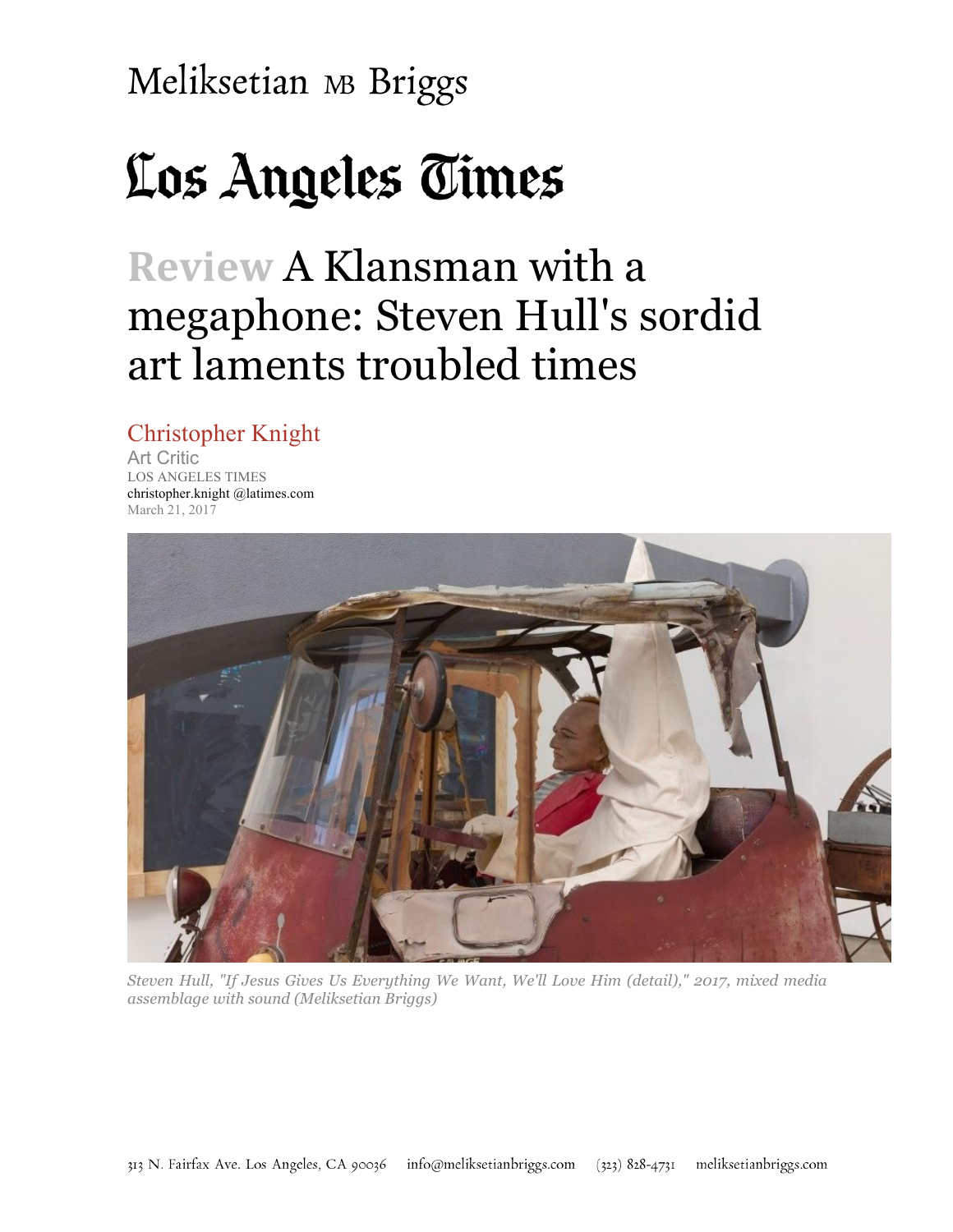teven Hull makes carnivalesque hybrids of painting and sculpture whose chief aim is to turn visions of the convention world upside down. When that world has already been stock its head, his art assumes an unexpected level sculpture whose chief aim is to turn visions of the conventional world upside down. When that world has already been stood on



*Steven Hull, "If Jesus Gives Us Everything We Want, We'll Love Him," 2017, mixed media with sound (Michael Underwood / Meliksetian Briggs)*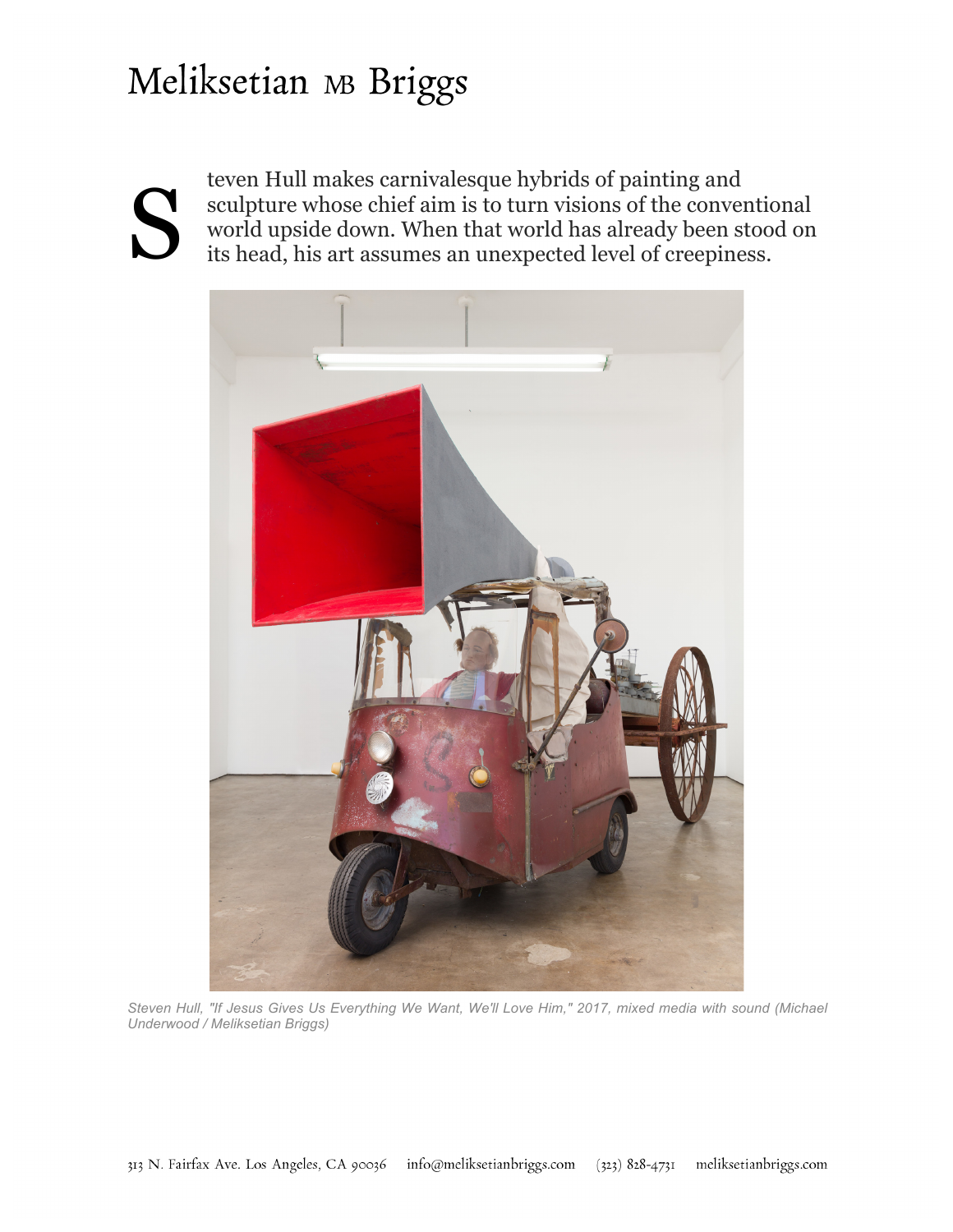The centerpiece of his incisive show at Meliksetian Briggs, Hull's debut with the gallery, puts white nationalism and its perversion of authentic Christian values on sordid display. An assemblage of ramshackle found objects, it features an old-fashioned motorized scooter — a vintage 1951 Electric Shopper — towing a model battleship that's made from wood blocks, packing tubes and old sardine and tuna fish cans, all painted dull gray.

On the scooter's roof, a big electric megaphone blares the rantings of a fire-and-brimstone country preacher. The hourlong recorded audio has been slowed to a deep, drunken-sounding bass, its garbled sermon periodically punctuated by alarming warnings of Lucifer's seductions and wrath.

Driving the dilapidated scooter: a Klansman in a white robe and a frazzle-haired blond sidekick.

Stylistically, Hull's trashy mannequins and their cracked demeanor cross Edward Kienholz sculptures, Philip Guston paintings and 19th century Thomas Nast editorial cartoons. Nast was the scourge of "Boss" Tweed and his post-Civil War corruption scandal around Tammany Hall, the New York Democratic political machine.

Hull's sharp caricature uses history as a scaffolding for a scathing satire of American political life now. The target is underscored by assorted homemade bumper stickers on the Electric Shopper's back end, together affirming the bigoted rhetoric of putative billionaire-President Trump. The tableau's wry title, "If Jesus Gives Us Everything We Want, We'll Love Him," zings prosperity theology, which holds that financial success is a function of appropriate worship. Nearby, a trash can sprouts a tattered tree of knowledge, while two wooden cracker-barrels are topped by a toy church and a toy carnival clown, respectively; each sculpture is paired with a big, brushy abstract painting.

The large canvases are of a kind that critic Clement Greenberg, writing in 1955, approvingly labeled as "American-Type Painting." Hull flanks one with American and Confederate flags, and he slathers all three with slate-gray paint. Bits of bright color underneath are shrouded by the gathering storm.